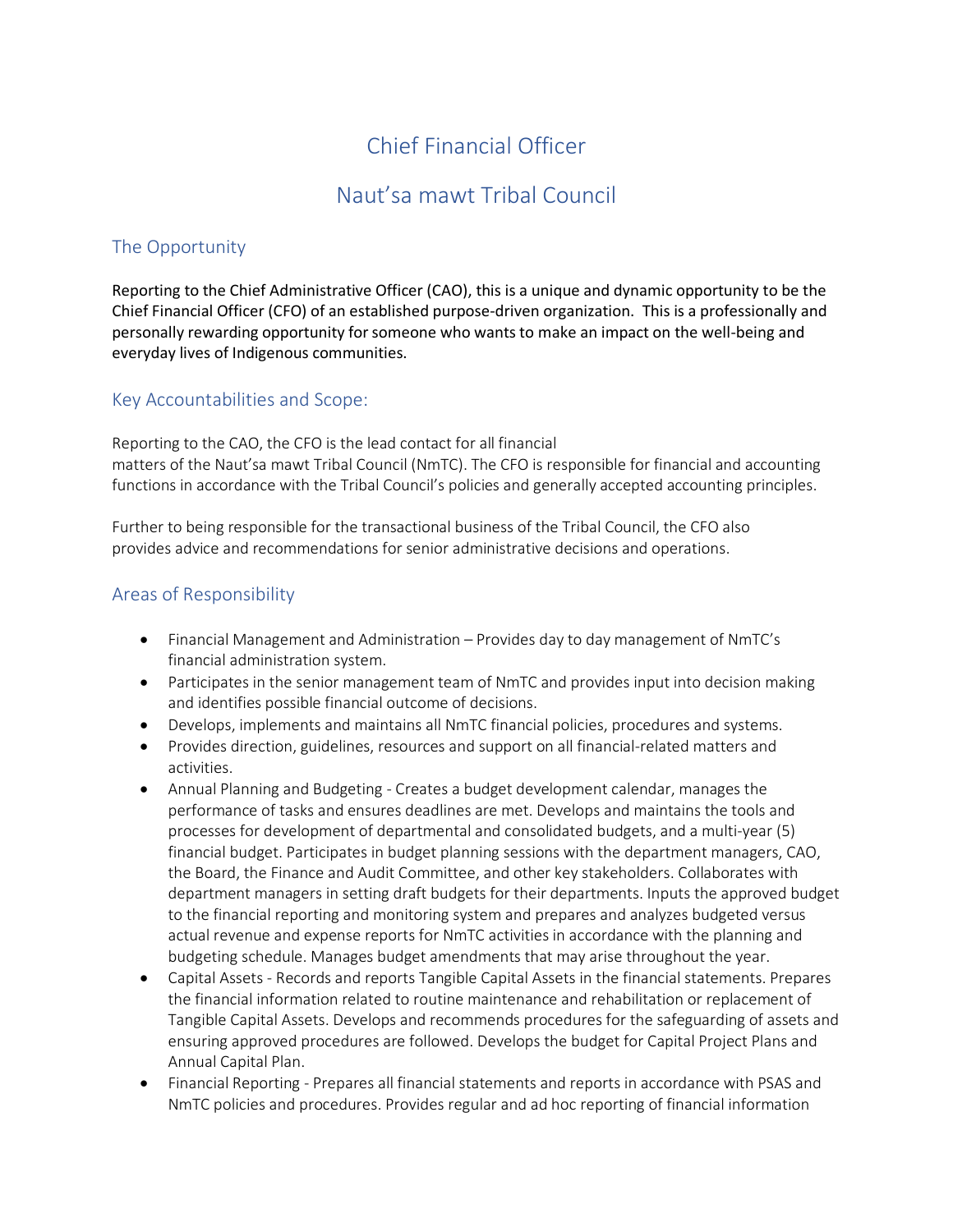required for all funding, regulatory, compliance and management purposes.

- Financial Institution Account and Cash Management Represents NmTC in dealing with Financial Institutions including approving financial service agreements and manages NmTC bank accounts. Reviews and approves monthly bank reconciliations on all NmTC accounts. Documents and alerts the CAO of any irregularities in the reconciliation process. Ensures that any irregularities or reconciling items are resolved and adjusting entries are made in a timely manner.
- Procurement: Develops, documents and maintains policies and procedures relating to the procurement process for goods, services, and assets. Assists in the selection, evaluation, and monitoring of contractors and suppliers. Manages and monitors expenditures and ensures that purchases initiated are within budgets and cash is available.
- Expenditures: Controls disbursement of NmTC funds ensuring that all regulation requirements and accountabilities are met. Reviews expenditures and ensures they are permitted under the current annual budget and applicable policies..
- Long-Term Debt Financing: Prepares long-term debt financing proposal reports for each proposed financing and presents it to the CAO for review and comment. Monitors and manages all long-term debt obligations, including timely payments, maintaining sufficient documentation, and performing regular reconciliations of debt transactions. Reports and discloses the long-term debt obligations in the financial statements in accordance with PSAS, the Finance Policy and any agreements under which the long-term debt obligations were incurred
- Investments: Analyzes proposals received from Investment Managers and Custodians and performing a preliminary risk assessment analysis against criteria to be met prior to investing decisions being made by the Board. Recommends transfers, rebalancing, monitoring actions, Investment Manager changes, and any other recommendations relevant to the successful management of the investments. Executes transfers of funds to / from the investment account(s) according to Council instructions.
- Risk Management Develops and recommends procedures for identifying and mitigating risks for the annual Risk Management Plan and follows these procedures for Financial Reporting Risk and Fraud Risks. Prepares the NmTC investment strategy, insurance coverage and emergency plans. Manages insurance coverage and ensures that it continues to meet the needs of NmTC.
- Financial Management System Maintains a General Ledger (G/L) and updated monthly reporting system to ensure the facilitation of a continual accounting of revenue received, expenses incurred, and any changes to assets, liabilities and equity. Maintains an efficient accounting system that meets the needs of the overall Tribal Council operations and subsidiary departments as identified by the CAO. Ensures issues and concerns regarding the financial management system are tracked and resolved as required.
- External Audit Oversees, supervises, directs and facilitates requests for any information required by the auditor to carry out its audit responsibilities. Ensures the accounts are properly updated to reflect audit adjustments, the account balances are reconciled to the audit statements and schedules, and a proper year end closing of the accounts is completed.
- Human Resources Management Manages finance staff in accordance with Tribal Council standards and performance expectations. In conjunction with the CAO, recruits, coaches, and mentors staff; coordinates training and development activities for finance staff.
- The CFO performs other duties as necessary in the performance of the position and as assigned by the CAO.